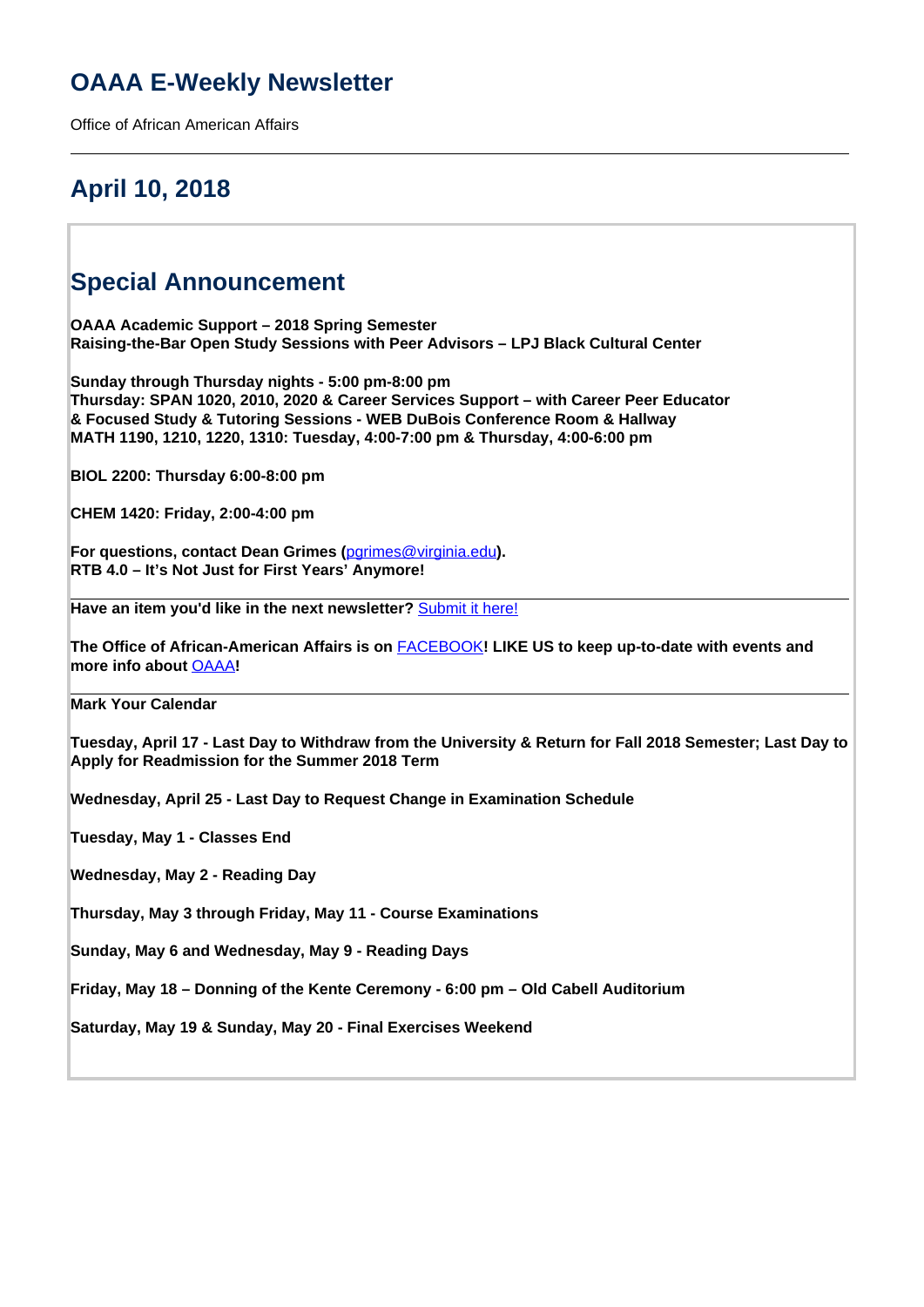## **OAAA Announcements & Services**

Project Rise: 4th Year Re-orientation with Dean Mason Mondays – 12:00 pm - W.E.B. DuBois Conference Room - #2 Dawson's Row

Now is the time to decompress and discuss the stresses and anxieties that come with May graduation! Reorientation is a social support group that provides African-American Fourth year students a space to discuss the stress surrounding graduation, as well as the transition from college to the "real world," led by Dr. Michael Mason.

Black Friday – Every Friday - 1:30 pm - LPJ Cultural Center #3 Dawson's Row Come join us for food & fellowship!

### **Quote of the Week**

 **"I didn't learn to be quiet when I had an opinion. The reason they knew who I was is because I told them."**

**- Ursula Burns, American Executive**

### **Faculty Spotlight:**



 **Meredith D. Clark**, is a journalistturned-academic, whose work focuses on the many intersections of race, media,

and power. Currently, she is working on a book about Black Twitter and how people of color use social media to disrupt mainstream media narratives about our lives. She teaches MDST 3760, #BlackTwitter and Black Digital Culture, that applies a Black feminist epistemology to explore how race and technology shape online communities and their cultural production.

Prof. Clark's engaged scholarship has produced industry reports and peer-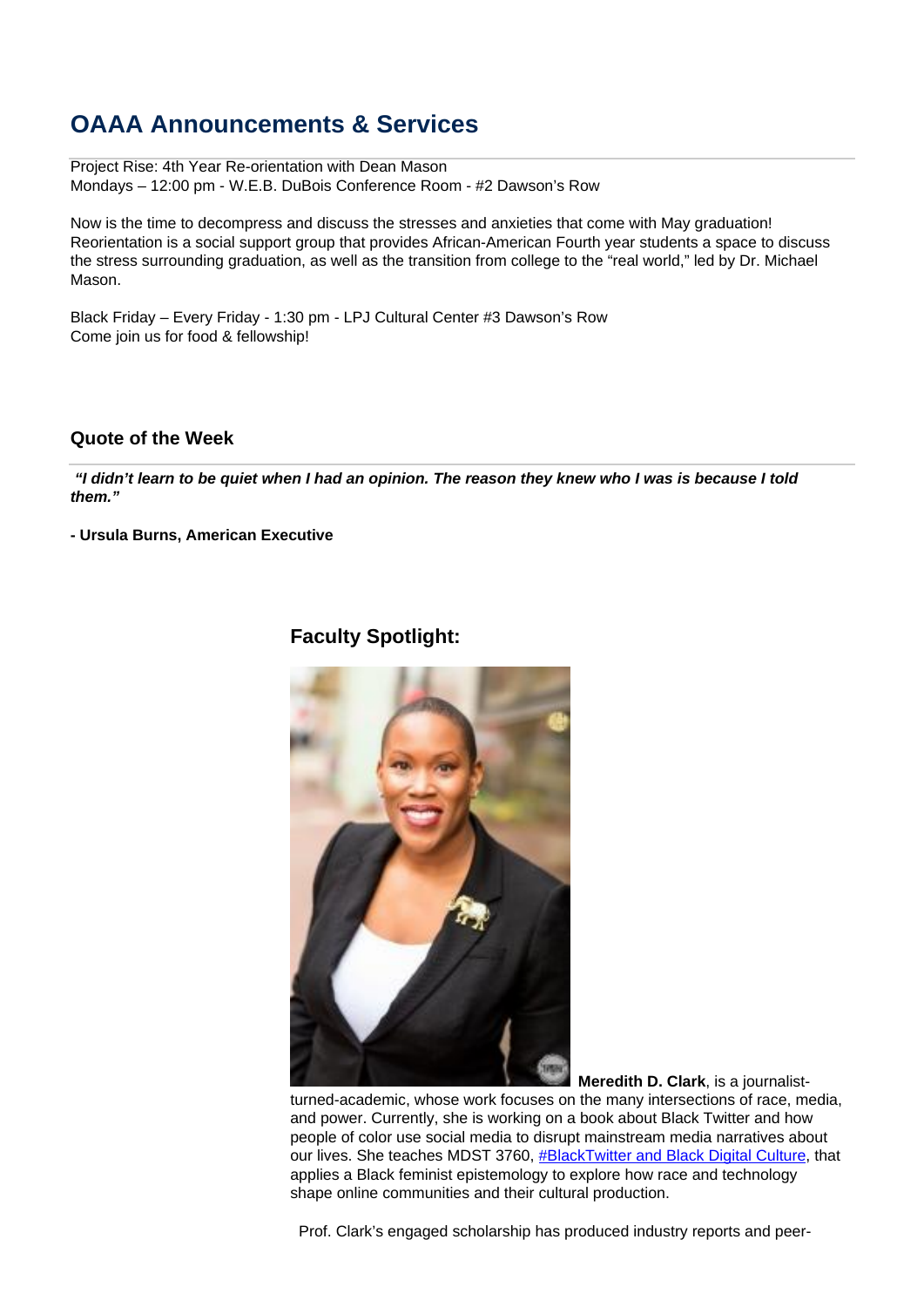reviewed research on the #BlackLivesMatter movement, hashtag activism, the formation of online communities, and mainstream media's relationship with Twitter subcultures. She is searching for up to four students (both graduates and undergraduates) to work as paid research assistants on the American Society of News Editors' Newsroom Diversity Survey, a two-year grant-funded project that will use a mixed-methods approach to examine ethnic, racial, and LGBTQ representation in U.S. print and digital newsrooms. Prof. Clark also plans to participate in the USOAR program next year, and looks forward to working with and mentoring students who are interested in critical race and digital media studies. She's also on Twitter: @meredithdclark.

Nominate a student to be featured in an upcoming OAAA Student Spotlight! Send your nominations to: Dean Patrice Grimes (mail to:pgrimes@virginia.edu) by Thursday at 12 noon.

### **Quote's Corner**



Ursula M. Burns (born September 20, 1958) serves as Chairperson (since May 2010) of Xerox and was the CEO of the company from July 2009 to December 2016. As such, she was the first black-American woman CEO to head a Fortune 500 company. She is also the first woman to succeed another woman as head of a Fortune 500 company, having succeeded Anne Mulcahy as CEO of Xerox. In 2014, Forbes rated her the 22nd most powerful woman in the world.

# **Upcoming Events**

Fulbright US Student Awards – Statement of Grant Purpose Workshop

Monday, April 9, 4:00 pm - Rotunda Multipurpose Room with Andrus Ashoo (aga3a@virginia.edu)

This is a workshop is sponsored by the Center for Undergraduate Excellence and designed to prepare you to write a purpose statement for a Fulbright US Student Award. What is it? What are the pitfalls? How can you get support you as you develop and write your entire grant over the summer? Come and get the answers.

2017-2018 Walter N. Ridley Distinguished Speaker Series with Dr. Beverly Daniel Tatum

Tuesday, April 10, 4:00 pm – Newcomb Hall Ballroom

The Curry School of Education hosts its 12tn annual lecture series honoring Walter Ridley, who was the first African-American graduate from the University of Virginia, when he received his doctorate in education from Curry in 1953. Dr. Tatum will engage in a dialogue related to her best-selling book, Why Are All the Black Kids Sitting Together in the Cafeteria? And Other Conversations About Race, which was released as a 20<sup>th</sup> anniversary edition in the fall of 2017. A book signing & reception follow in Newcomb Lounge.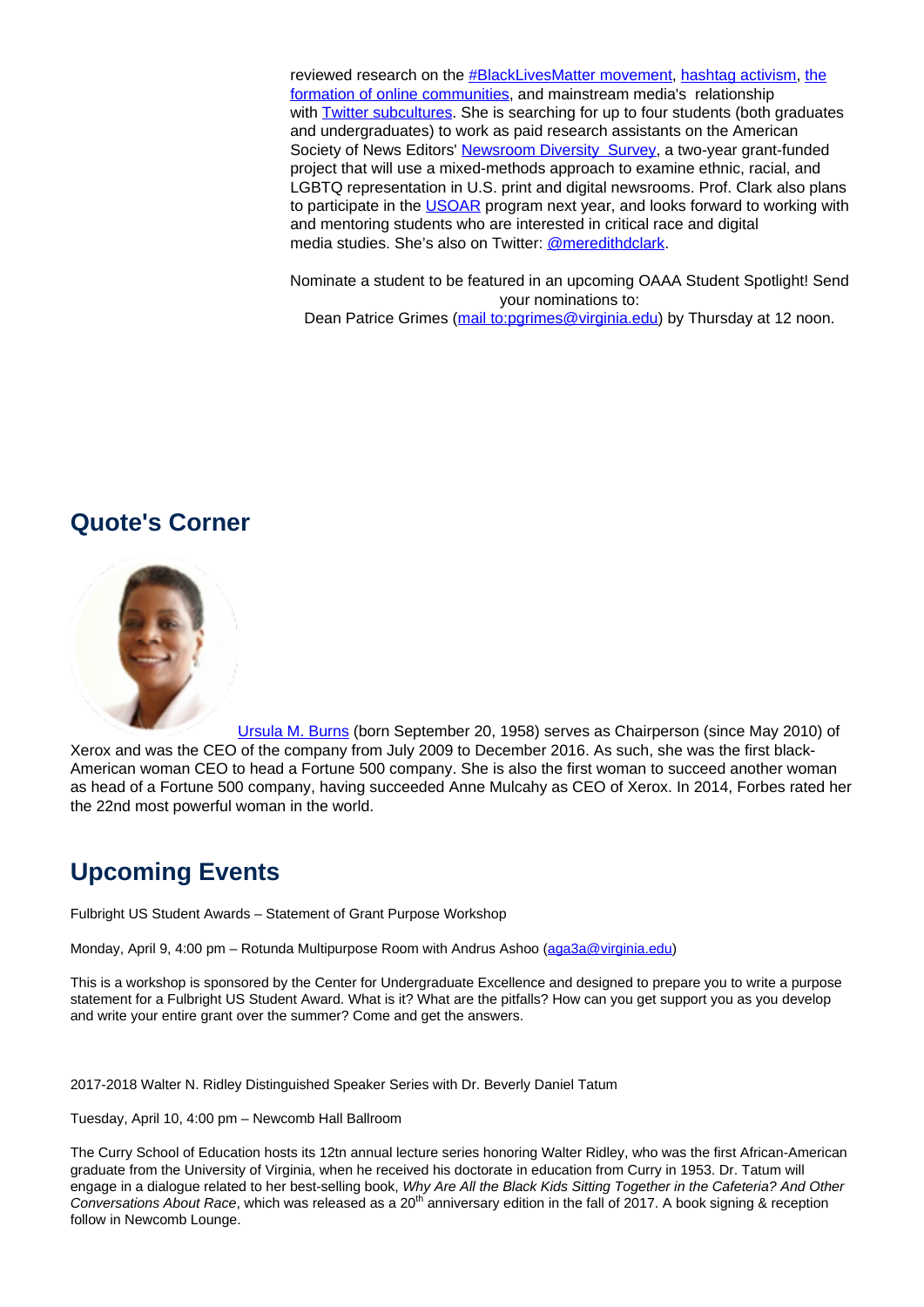### **Persistent Racial Inequality in the United States: Where Do We Go from Here & What Does Family Have to Do With It?"**

### **Friday, April 13, 4:00 pm – Rouse Robertson 120**

Social inequality between blacks and whites in America persists into the 21st century, constituting a fundamental challenge to the health of the American experiment. Yet the discourse surrounding these issues -- in the popular media and in the academy — is often deficient and incomplete, Professor Glenn Loury of Brown University will argue that more needs to be done to foster a "development narrative" among black Americans. This narrative includes the acquisition of skills, attitudes, and cultural practices associated with success in an ever-changing and dynamic society and the strengthening of Black families. Loury is the author of The Anatomy of Racial

Inequality (Harvard, 2002) among many other books.

UVA Ruffin Distinguished Artist in Residence: Marisa Williamson

Featured now through Sunday, April 15 – Ruffin Hall Studio 323

Marisa Williamson is a New York metro area-based multimedia artist and teacher who will work with students in a variety of courses is in residence this semester. Her visit is generously supported by The Peter B. and Adeline W. Ruffin Foundation and the McIntire Department of Art. The Ruffin Distinguished Artist in Residence is an annual position designed to bring artists of international stature to the University's studio art program within Ruffin Hall.

Schwarzman Scholars w/ Ms. Arlie Slonim

Monday, April 30, 4:00 pm – Rotunda Multipurpose Room

The program gives participants the opportunity to develop their leadership skills through a fully-funded, one year master's degree in Public Policy, International Relations, or Economics and Business at Tsingua University. Come to meet Arlie Slonim, Admissions Outreach and Selection Officer. RSVP For more information, visit the website, or contact Andrus Ashoo, Center for Undergraduate Excellence (aga3j@virginia.edu)

## **Opportunites with Deadlines**

Z Society Gilbert J. Sullivan Scholarship!

Application Deadline: Friday, April 13 at 11:37 PM

All returning undergraduates are eligible to apply for a \$2,000 scholarship to support an internship that is otherwise unattainable due to financial constraints. The scholarship application is attached to this email. Students should submit any questions or applications to zsociety3711@gmail.com.

Cornerstone Summer Institute (CSI) Counselors Needed

Applications Deadline: Sunday, April 15

Apply to be a counselor for the Cornerstone Summer Institute! The Cornerstone Summer Institute (CSI) is a week-long camp from Saturday, June 23 - 29, 2018 for high school students who come to UVA and learn about the legacies of slavery here in Charlottesville. The position is paid. Apply Here.

Deans' Scholarships

Application Deadline: Sunday, April 15

Deans' Scholarships are completed through AcademicWorks (an online scholarships management system). If you have questions, please contact Sean Reed via email at rsr4c@virginia.edu. Students with a 3.4 GPA or higher can apply. Students complete a generic application; if you are interested in a particular scholarship that has specific criteria (record of service to others, career in public service, etc.), include details about qualifications in your statement.

UK Awards (Ex. Churchill, Gates, Marshall, Mitchell, & Rhodes)

Application Deadline: Monday, April 16

There are a number of excellent graduate school opportunities in the United Kingdom and Ireland. Learn what they are, what it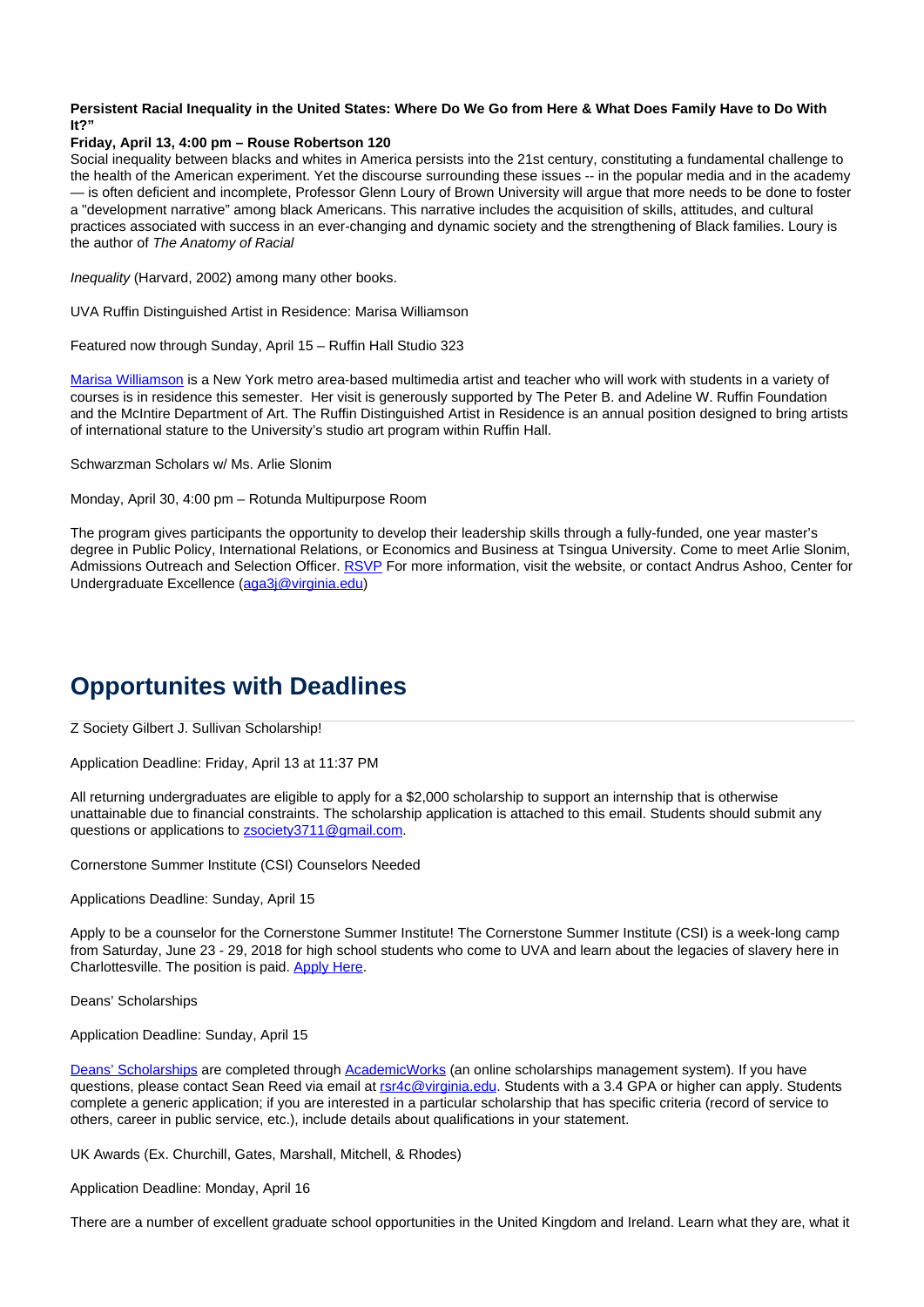takes, and how the University of Virginia can support you by contacting Andrus Ashoo at the Center for Undergraduate Excellence (aga3a@virginia.edu).

Knight-Hennessy Scholars Program w/ Mr. Derrick Bolton

Application Deadline: Monday, April 23

The is a new graduate-level scholarship program to prepare the next generation of global leaders to address the increasingly complex challenges facing the world. Knight-Hennessy Scholars will annually select up to 100 high-achieving students with demonstrated leadership and civic commitment, who will receive full funding to pursue a graduate education at Stanford University. Scholars may pursue studies at any of university's seven graduate schools, and will be educated to navigate across business, government, academia, and the nonprofit sectors. RSVP for Information Session

The Young Innovative Investigator Program (YIIP)

Application Deadline: Wednesday, April 25

The Connecticut Institute for Clinical and Translational Science (CICATS) at the University of Connecticut (UConn), has an exciting research opportunity, led by Dr. Cato Laurencin. YIIP provides academic training to underrepresented minority students dedicated to pursuing careers as scientists and scholars in biological and biomedical science, to develop the next generation of innovative biomedical scientists and increase diversity among academic scientists. Scholarships are available! Check here for more information and eligibility qualifications, as well as the application.

A Mile High Ascent to Public Service at the University of Colorado Denver

Application Deadline: Tuesday, May 1

This weekend conference (Thursday, June 7, beginning at 1 p.m. MST through noon on Sunday, June 10.) seeks applicants who are currently enrolled or recent graduates of bachelor degree programs who are motivated to lead changes in public policy and administration. You will learn and network with prominent local, state and federal officials on how to prepare for and what to expect from a career in public service. Those accepted will get support for all lodging, registration, and most meal costs. Airfare vouchers will be provided on an as-need basis. Apply online!

Civic Engagement, the Public Trust, & Public Policy at the Pepperdine School of Public Policy–Malibu, CA

Priority Application Deadline: May 7 @ 11:59 pm CST

Final Deadline: May 28, 2018 @ 11:59 pm CST

This free three-day conference (Friday, June 15, 2018 – Sunday, June 17, 2018) will dive deep into how you, as citizens and future leaders, can revitalize public leadership through civic engagement. Learn from practitioners and experts in the importance of the role civic engagement plays in the development and implementation of good public policy. All majors welcome! Apply Now!

UVA Summer Medical Leadership Program (UVA-SMLP)

Application Deadline: Sunday, April 15 for the summer of 2018

Program dates: Saturday, June 2 – Thursday, July 14

UVA-SMLP builds on the success of the previous summer medical academic enrichment programs [Medical Academic Advancement Program (MAAP) and Summer Medical and Dental Education Program (SMDEP)]. The goal: to expose the participants to the "real world of medicine" to prepare them for medical school admission and future leadership positions in medicine/biomedical field.

NextGen Leadership: Ethics and Practice: June 15 – 17, 2018

George Washington University Elliott School of International Affairs and Trachtenberg School of Public Policy & Public Administration – Washington DC

Apply for this fully funded conference hosted by the Elliott School of International Affairs and the Trachtenberg School of Public Policy and Public Administration. Be prepared for a dynamic weekend of engagement, inspiration, and networking opportunities in the heart of the nation's capital. You will learn from and network with leading scholars and policy experts in the field of domestic and international service. Topics to be discussed include: domestic and global policy, diversity and public affairs, ethical leadership, careers in public service, and the graduate school application process. Social events include: Dinner reception, networking, social outing, and a tour of Washington, D.C.

Defending Our Communities: The Role of Social Justice in Public Service at the University of Southern California Price School of Public Policy – June 22-24, 2018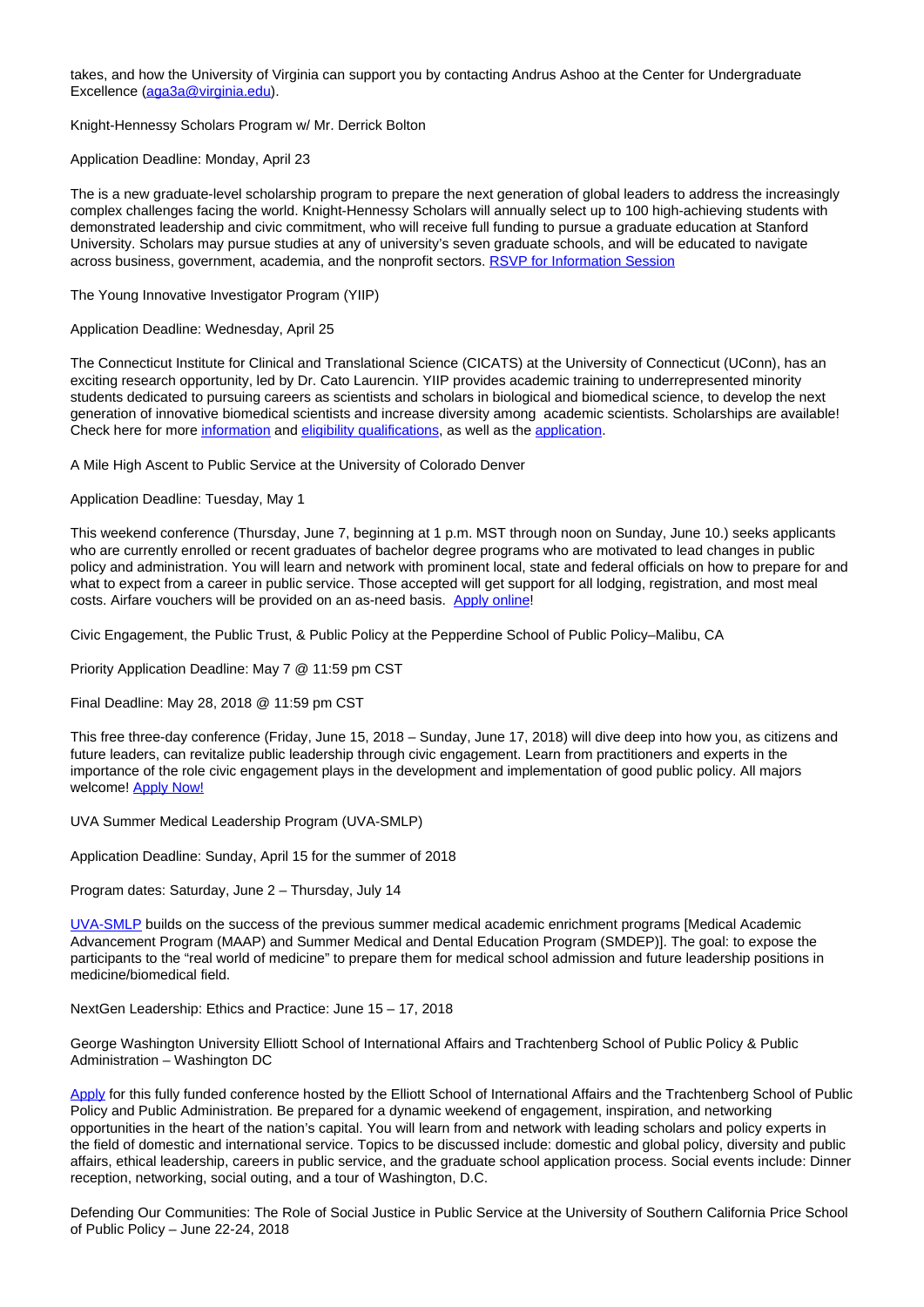Los Angeles is an exciting living and learning laboratory for this free 3 day conference! It will provide an educational experience designed to improve communities through innovation and social change. Be a part of a new generation of creative thinkers and doers who explore beyond the status quo. Learn how to be a future change maker through public service. All majors are welcome to apply.

Jopwell is the leading career advancement platform providing Black, Latinx, and Native American students and professionals with support for jobs and internships at 80+ partner companies including Facebook, Goldman Sachs, the NBA, and Pfizer. In addition, there is a digital magazine, The Well, with career advice from people of color for people of color. Two UVa alumni have been featured in the digital magazine.

#### Apply for a Serpentine Society Internship

The Serpentine Society is pleased to announce the creation of an internship for a person who will work closely with the board to connect the Society with UVA students and administrators in Alumni Hall. Subsequent intern appointments will run for the entire academic year, beginning in the fall of 2018 (see job description). Applications will be accepted on a rolling basis and applicants should submit a cover letter, resume, and contact information for one professional (or academic) reference. Applicants should incorporate answers to the following questions in their cover letter: What do you hope to gain personally from this experience? How would you like to use this opportunity engage the UVA LGBTQ student population?

#### AT&T Summer Internship Program

Start Date: Late May through early June for the next 3 summers (12 weeks per summer)

Join ATT after graduation and be a part of a team known for shaping the next generation of leaders. Click here for 2018 hiring information. You must be pursuing an undergraduate degree -- business, technology & finance majors preferred. Relocation is possible to start the internship, but not required during summer assignments.

#### Cville Bio-Trek: Connect with BioTech Companies in your Backyard

Spend quality time at local Charlottesville organizations that are revolutionizing biotechnology in your own backyard! Learn how your lab and bench science skills can work, and connect with potential local employers interested in connecting with UVA students. Get insider tips on how to market your experience, and where to apply your life science skills. Learn from professionals who are on the cutting edge of BioTech and expand your network. For more information or contact Christie Julien

### Learning In Action Public Service at UVA

Learning in Action is the front door to public service at the University of Virginia! It connects students, faculty, and community partners to social entrepreneurship, community engagement, and co–curricular service opportunities. There are also resources that direct users to specific programs and offices based on individual interest. Currently, the Community Service Committee of Student Council and Student Affairs Community Engagement group are responsible for all content. http://publicservice.virginia.edu/

#### Diversity in Museums & the Arts Grant for Underrepresented Students

To support students pursuing internships at museums, historic sites, or archives, a \$3500 grant is awarded to applicants from backgrounds traditionally underrepresented in museum careers. This includes students who identify as African American, Hispanic American, American Indian, Alaska Native, Native Hawaiian/Pacific Islanders, and/or individuals with disabilities. Programs also highlight museum careers and provide instruction to help students apply for internships. Students in ALL majors are eligible, not just those in Art/Art History. Visit Diversity in Museums and the Arts (panel and reception), Museum Career Panel, and Museum Interview and Application Prep for more information.

#### Shadow a Professional this Summer!

The Career IDEAs Externship Program aims to connect students with meaningful externship opportunities during the summer months. Students apply to the program via Handshake and are selected for an externship site that will help them explore the industry of their choice. The program is open to all students, but the priority is for those who have not had an externship or internship experience. Second and Third years who are first-generation college students and part of under-represented populations are encouraged to apply. Contact: Christie Julien

#### STEM Summer Research Opportunities

Now is the time that 2018 summer research programs are posting applications. There are 699 summer research programs posted on this website, with new program dates and programs posted every day! Right now, students can find 57 summer science exposure programs for high school students, 607 PAID summer research programs for undergraduates, 30 PAID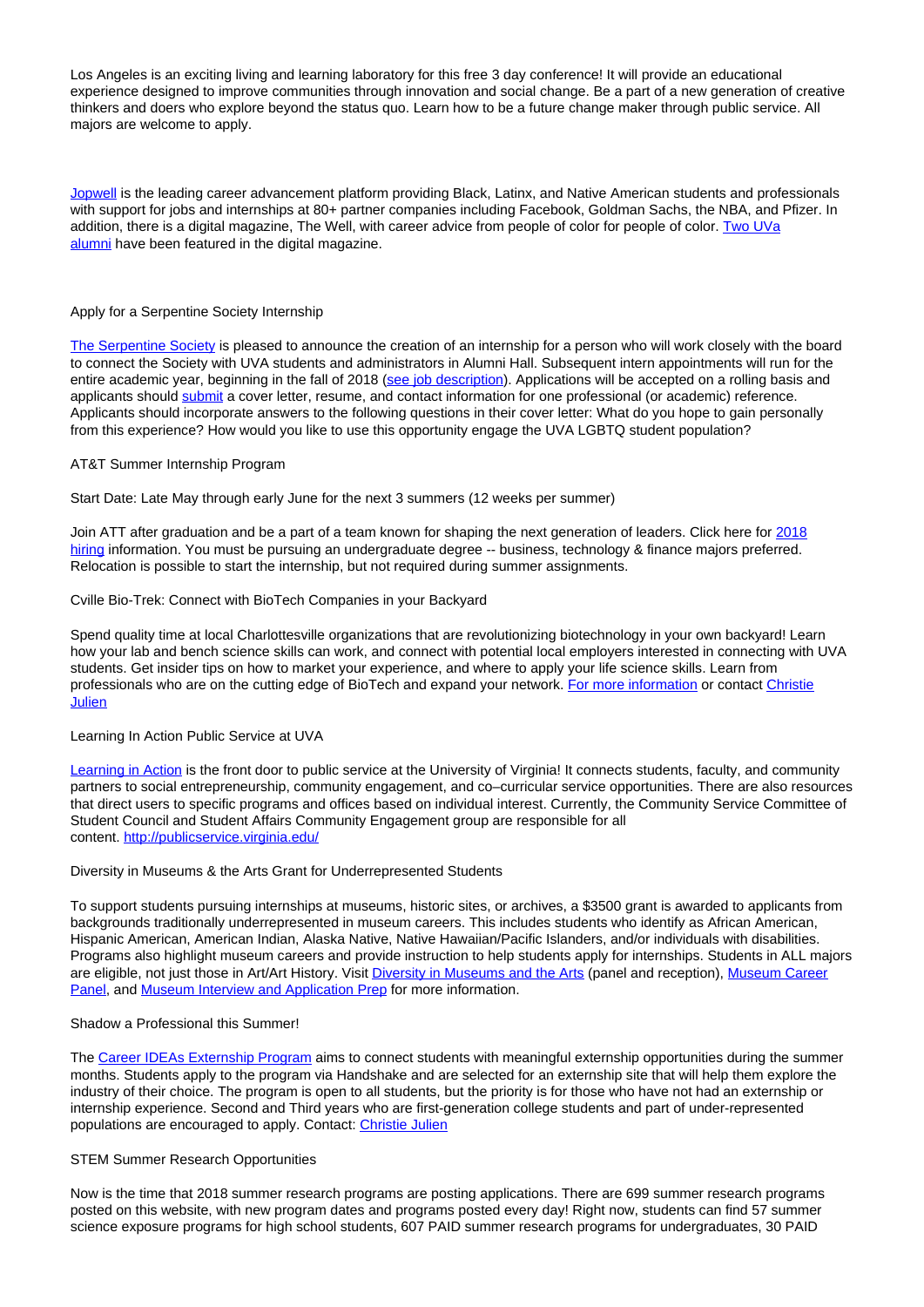summer programs for post-baccalaureate students (including graduating seniors), and 56 PAID summer programs for graduate students. For even more search options and filters, try our advanced search.

### **This Week in Black History**



Did you know? On April 11, 1881, Spelman College was founded in Atlanta, GA as the Atlanta Baptist Female Seminary, an institute of higher education for African-American women. Spelman was the fourth historically black female institution of higher education to receive its collegiate charter in 1924, and is consistently ranked among the nation's top liberal arts colleges. Dr. Beverly Daniel Tatum, President Emerita, will speak at the University of Virginia on Tuesday, April 10 at 4:00 pm in the Newcomb Ballroom.



Did you know? In 1943, Dr. Frederick D. Patterson, president of Tuskegee Institute (now Tuskegee University), wrote an open letter in the Pittsburgh Courier to the presidents of the nation's private black colleges urging them to "pool their small monies and make a united appeal to the national conscience." His now famous words, "A mind is a terrible thing to waste," became the guiding principle for one of the world's leading education assistance organizations. One year later, the United Negro College Fund (UNCF) was incorporated on April 25, 1944, with 27 member colleges and a combined enrollment of 14,000 students. Each year, the UNCF hosts a national telethon as a part of its fundraising efforts.